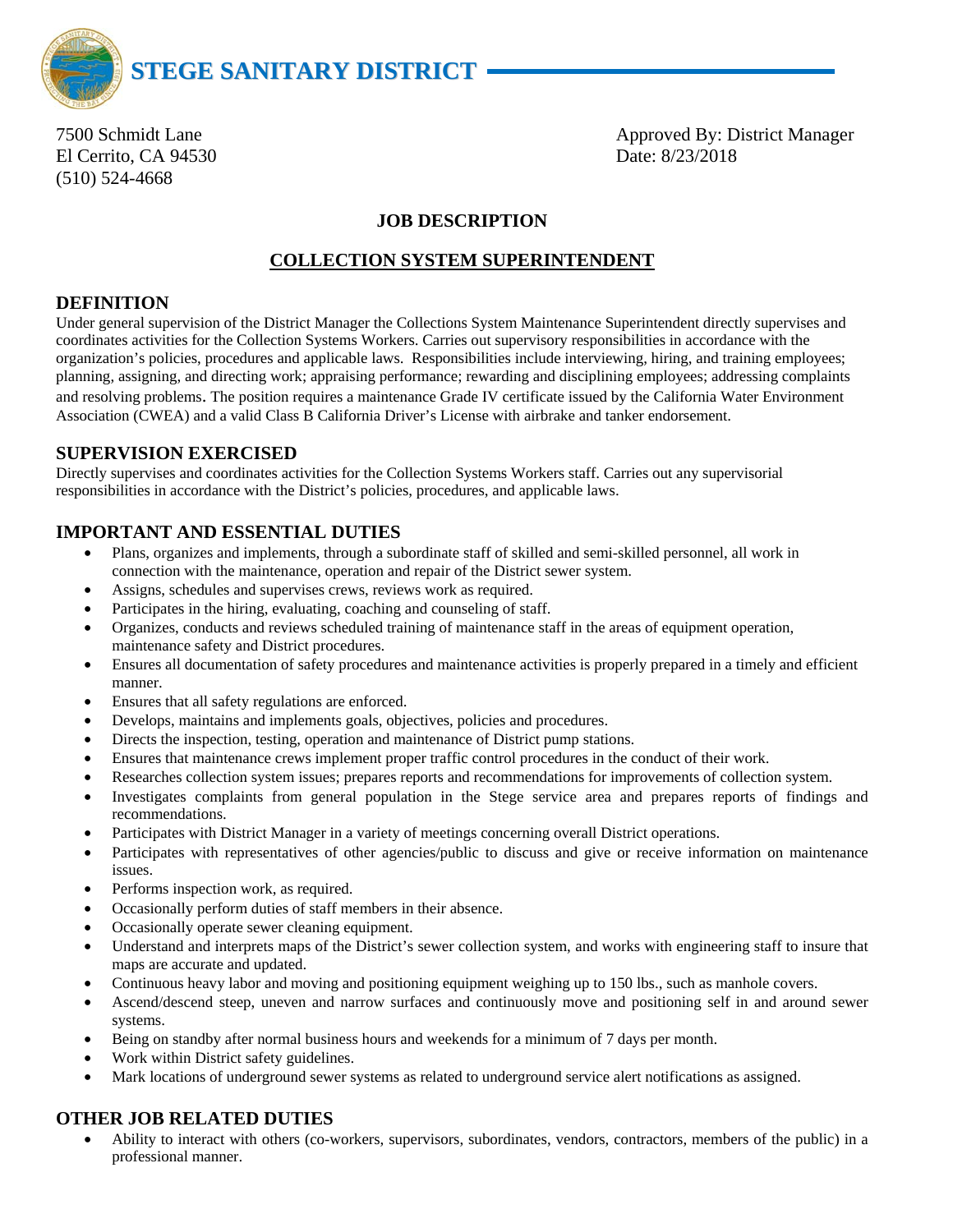- Ability to accept constructive criticism from co-workers, supervisors, and subordinate employees.
- Ability to recognize the need for assistance or clarification, and the ability to seek such assistance or clarification as needed.
- Ability to work independently as needed.
- Ability to handle work-related stress in a professional manner.
- Ability to prioritize assignments and meet deadlines.
- Ability to arrive at work as scheduled and to work hours as scheduled.
- Ability to handle stressful situations with District customers in a calm and professional manner.
- Ability to work outside of normally scheduled hours, when necessary.
- Perform other related duties as required.

# **JOB RELATED AND ESSENTIAL QUALIFICATIONS**

#### **Knowledge of:**

- Safe work practices, occupational hazards and standard safety procedures.
- Operating characteristics of tools and equipment used in collection system maintenance and repair.
- Methods, principles, practices and materials used in collection system maintenance and repair.

#### **Skill to:**

- Operate a motor vehicle safely.
- Operate a variety of power driven equipment and sewer cleaning machines.
- Operate common hand and power tools.
- Operate equipment used in sewer maintenance, cleaning and inspection.

#### **Ability to:**

- Perform heavy manual labor; ascend/descend fences, and move hoses uphill and downhill.
- Deal tactfully with the public and others in providing information, answering questions and providing customer service.
- Understand and interpret street maps.
- Review, understand, and follow posted work rules and procedures; understand and follow written and verbal instructions.
- Safely and effectively operate tools and equipment used in the maintenance and repair of sewer collection systems and related facilities.
- Communicate clearly and concisely, both orally and in writing.
- Ability to add, subtract, multiply, and divide in all units of measure, using whole numbers, common fractions, and decimals.
- Establish, maintain, and foster positive and harmonious working relationships with those contacted in the course of work.

### **EXPERIENCE AND EDUCATION GUIDELINES**

*Any combination of experience and training that would likely provide the required knowledge and abilities is qualifying. A typical way to obtain the knowledge and abilities would be:* 

**Experience:** Five (5) years of total experience performing maintenance work, preferably in sewage collection system utilizing heavy equipment and power tools. One (1) year of supervisory experience.

**Education:** High School diploma or equivalent.

**Licenses and Certifications:** Valid California class "B" drivers license with airbrake and tanker endorsement and compliance with Stege driving standards. Continued maintenance of the valid Class B California Driver's License, compliance with established District vehicle operation standards and the ability to be insured for the operation of a vehicle / District vehicle in accordance with the terms and conditions of the District's insurance program, are conditions of continuing employment. Maintenance Grade IV certificate issued by the California Water Environment Association (CWEA).

Possession of, or ability to obtain, within a one (1) year period or two testing dates of appointment, a Grade I,II,III level certificate in Collection System Maintenance issued by the California Water Environment Association.

This position is subject to the requirements of the Department of Transportation (DOT) Regulations for random drug and alcohol testing.

### **PHYSICAL DEMANDS / WORK ENVIRONMENT**